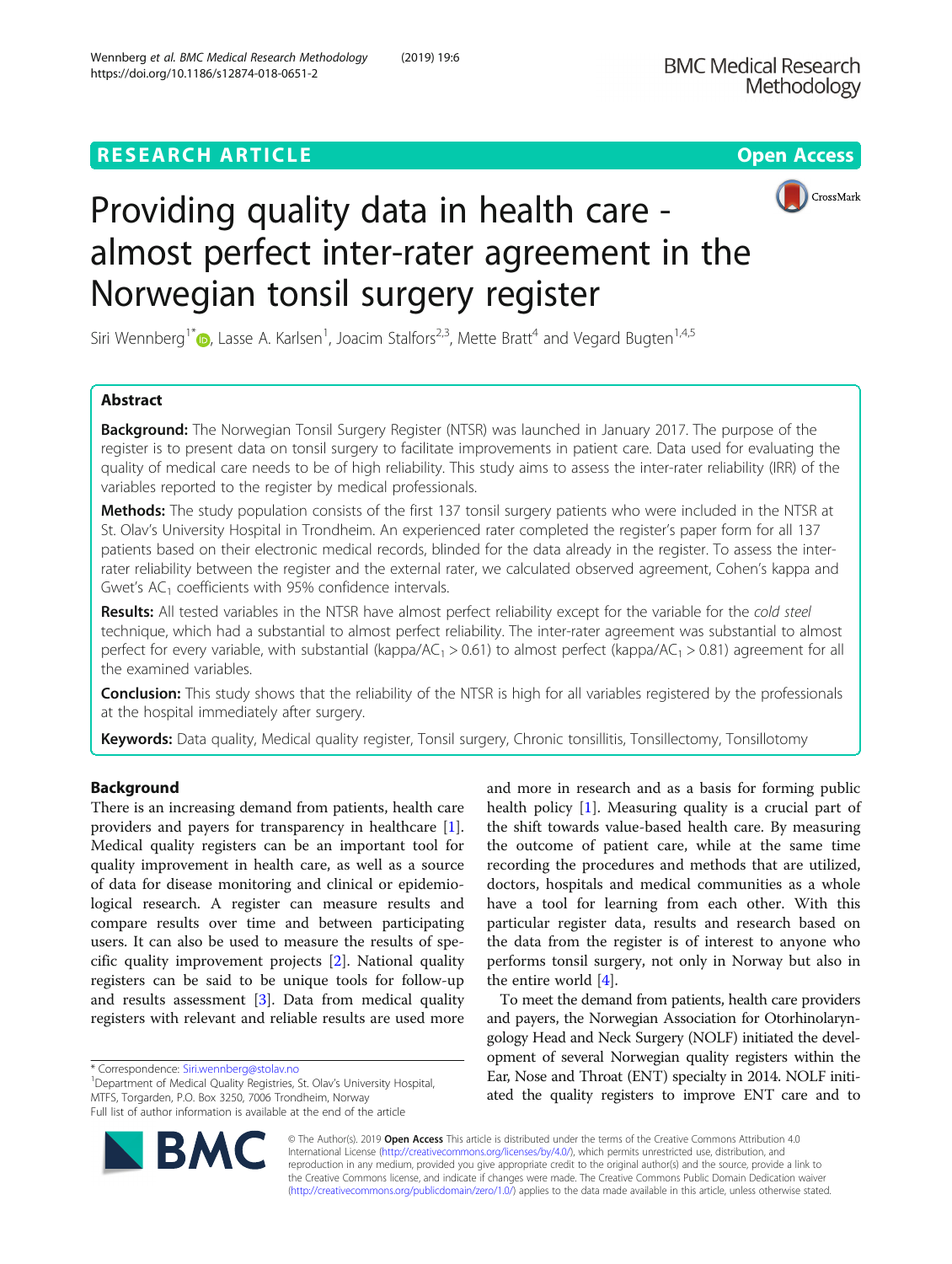facilitate patient-oriented ENT research. Additionally, the register can be used to monitor clinical practices in Norway as well as monitor the implementation of new techniques in the treatment of patients with tonsil diseases [[5](#page-7-0)]. A quality register for tonsil surgery was the first national ENT quality register to be established. Across specialties, tonsil surgery is one of the most frequently performed operations in Norway, with considerable differences in clinical practices and outcomes throughout the country [\[6\]](#page-7-0). Approximately 10.000 tonsil surgery procedures are performed every year in Norway [\[7\]](#page-7-0).

In September 2016, the Ministry of Health and Care Services in Norway accredited the Norwegian Tonsil Surgery Register as a national register, and in January 2017, the register became operational at St. Olav's University Hospital in Trondheim. All Norwegian ENTclinics, both public hospital units and private units, were encouraged to include patients and submit data. Inclusion started as a trial at St. Olav's University Hospital in Trondheim, and throughout 2017 an increasing number of units started to submit data. As of February 2018, all public hospitals in Norway report data to the register [\[5](#page-7-0)].

The structure and variables of the NTSR are based on the National Tonsil Surgery Register in Sweden. The Swedish register was established in 1997 and includes patients from both public and private practitioners including more than 80% of all patients undergoing tonsil surgery since  $2013$  [[8](#page-7-0)–[11](#page-7-0)].

Data used to evaluate the quality of surgical care needs to be of high reliability to ensure valid quality assessment. It is crucial that the data is as correct as possible to be able to draw correct conclusions from a quality register [[12](#page-8-0)]. Validation against source data such as medical records makes it possible to identify potential issues in one or more variables [[13](#page-8-0), [14](#page-8-0)]. Inter-rater reliability is the level of agreement between two or more individuals who measure or categorize the same objects or actions. The individuals who perform the measuring or categorization in an inter-rater reliability study are referred to as raters. Utilizing a nominal or ordinal scale the raters will categorize a set of objects or actions, and the degree to which the different raters put the same objects or actions in the same category is referred to as inter-rater reliability  $[15]$  $[15]$ . If the results show that a variable is systematically misinterpreted, the instructions and definitions of the variable may be clarified to resolve the issue. This is the first inter-rater reliability (IRR) study of the variables in the NTSR, and to our knowledge, there are no international publications on the inter-rater reliability of the variables from the Swedish register.

The NTSR contains variables reported by the surgeons and by the patients or their caregivers [\[5](#page-7-0)]. The aim of this study was to assess the reliability of the variables reported by the surgeons to the NTSR by studying the

inter-rater reliability in a sample of 137 patients treated

at St. Olav's University Hospital in Trondheim.

#### **Methods**

## The Norwegian tonsil surgery register

The register includes data from patients who undergo tonsillectomy or tonsillotomy with or without simultaneous adenoidectomy. The register collects data on the individual level from professionals and the patients or their caregivers. The data collected are age, gender, indication for surgery, date of surgery, type of care and surgery, technique used for surgery and haemostasis as well as patient reported outcome measures including postoperative haemorrhage. The patient reported outcomes recorded are composed of complications and relief of symptoms after surgery, and they are reported directly from the patients or their caregivers. See Table [1](#page-2-0) for a list of the variables included in this study and their definitions [[5\]](#page-7-0).

Participants are included in the NTSR after signing a written informed consent form. Register data from the surgery are recorded through a standardized questionnaire typically filed electronically by the surgeon postoperatively. However, in some cases the surgeons fill in paper forms, and a dedicated secretary or nurse subsequently enters the data using a web-based form. A user manual provides definitions of the variables and data entries [\[16\]](#page-8-0).

#### Data collection

For the present study, we included the first 137 consecutive tonsil surgery patients who were registered in the NTSR at St. Olav's University Hospital in Trondheim. The included patients underwent surgery between the 2nd of January and the 30th of June 2017. The study includes 137 of 144 patients who were treated at St. Olav's University Hospital in Trondheim during this period. The coverage of the NTSR at St. Olav's University Hospital for this period was 95%.

Several different raters report to the register. There are 24 surgeons employed at the ENT department, and 17 of them performed tonsil surgery during the period covered by this study. All 17 surgeons included patients in the register. No patients or surgeons were excluded from data collection. The surgeons either reported to the register themselves electronically or filled in a paper form that was later entered electronically by a dedicated nurse or secretary. In this study, everyone who reports to the register from St. Olav's University Hospital in Trondheim is treated as one rater, as the data in the register are compared to the data collected by the external rater. The raters reporting to the register were not aware that their reporting was going to be tested at the time of their reporting.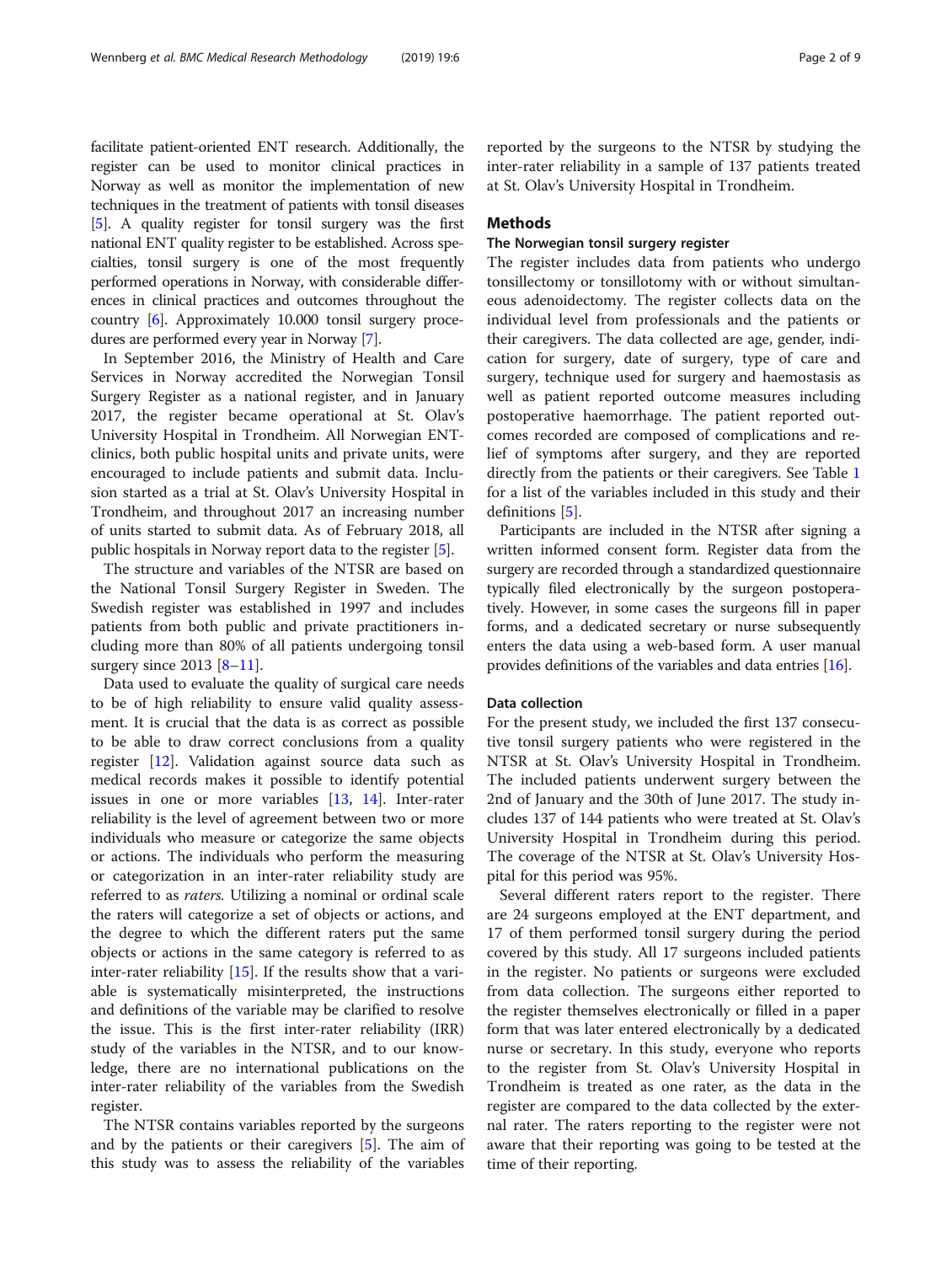<span id="page-2-0"></span>Table 1 Variables registered in the NTSR with definitions

| Variable                                            | Definition                                                                                                                        |
|-----------------------------------------------------|-----------------------------------------------------------------------------------------------------------------------------------|
| Date of birth<br>Date of surgery                    |                                                                                                                                   |
| Indication of surgery                               |                                                                                                                                   |
| Airway obstruction/snoring/hypertrophic tonsils     | Tonsils cause breathing disorder during sleep (parent reported)                                                                   |
| Recurrent tonsillitis                               | At least three episodes of acute tonsillitis during last 12 months                                                                |
| Peritonsillar abscess                               | Peritonsillar abscess or peritonsillitis warranting emergency<br>operation, or history of peritonsillar abscesses/peritonsillitis |
| Chronic tonsillitis                                 | Prolonged inflammation of the tonsils (at least 3 months) affecting<br>daily activities                                           |
| Other                                               | Free field to register other indications                                                                                          |
| Surgical Unit                                       |                                                                                                                                   |
| Day case surgery                                    | No admission overnight                                                                                                            |
| Overnight surgery                                   | Prearranged overnight admission                                                                                                   |
| Type of surgery                                     |                                                                                                                                   |
| Primary surgery                                     | No previous tonsil surgery performed                                                                                              |
| Revision surgery                                    | Tonsillectomy or tonsillotomy performed previously                                                                                |
| Extent of surgery                                   |                                                                                                                                   |
| Tonsillectomy only                                  | Extracapsular removal of tonsils                                                                                                  |
| Tonsillectomy and adenoidectomy                     | Extracapsular removal of tonsils and removal of adenoid                                                                           |
| Tonsillotomy only                                   | Partial removal of tonsils                                                                                                        |
| Tonsillotomy and adenoidectomy                      | Partial removal of tonsils and removal of adenoid                                                                                 |
| Surgical technique                                  |                                                                                                                                   |
| Cold steel                                          | Procedure performed with cold instruments only, for example knife,<br>scissors or elevator                                        |
| Radiofrequency                                      | Radiofrequency energy is used for cutting and coagulation                                                                         |
| Diathermy scissors                                  | Procedure performed with bipolar diathermy scissors, which can<br>simultaneously cut and coagulate                                |
| Ultracision                                         | Procedure performed with instrument, which simultaneously cuts<br>and coaqulates using ultrasonic vibration                       |
| Dissection with bipolar diathermy                   | Tonsils are dissected using bipolar diathermy                                                                                     |
| Other                                               | Free field to register other techniques                                                                                           |
| Technique for haemostasis                           |                                                                                                                                   |
| Infiltration with local anaesthetic and adrenalin   | Haemostasis achieved with adrenaline vasopressor effect                                                                           |
| Monopolar diathermy                                 | Heat coagulation of the vessels using monopolar diathermy                                                                         |
| Bipolar diathermy                                   | Heat coagulation of the vessels using bipolar diathermy                                                                           |
| Ligature                                            | Suture used to stop haemorrhage                                                                                                   |
| Suture ligature                                     | Suture with needle used to stop haemorrhage                                                                                       |
| Radiofrequency                                      | Haemostasis achieved using radiofrequency instruments                                                                             |
| None                                                | Haemostasis achieved with compression only                                                                                        |
| Other                                               | Free field to register other techniques                                                                                           |
| Primary haemorrhage requiring intervention (Yes/No) | Any haemorrhage requiring intervention and occurring<br>after extubation during initial hospital stay                             |

To investigate the inter-rater reliability of the NTSR, the external rater collected the same information that was reported to the register on the same 137 patients based on their Electronic Medical Records (EMR) blinded for the data already in the register. Date of birth and date of surgery were excluded from the reliability test. Data from the EMR were recorded on individual paper forms and later entered into an electronic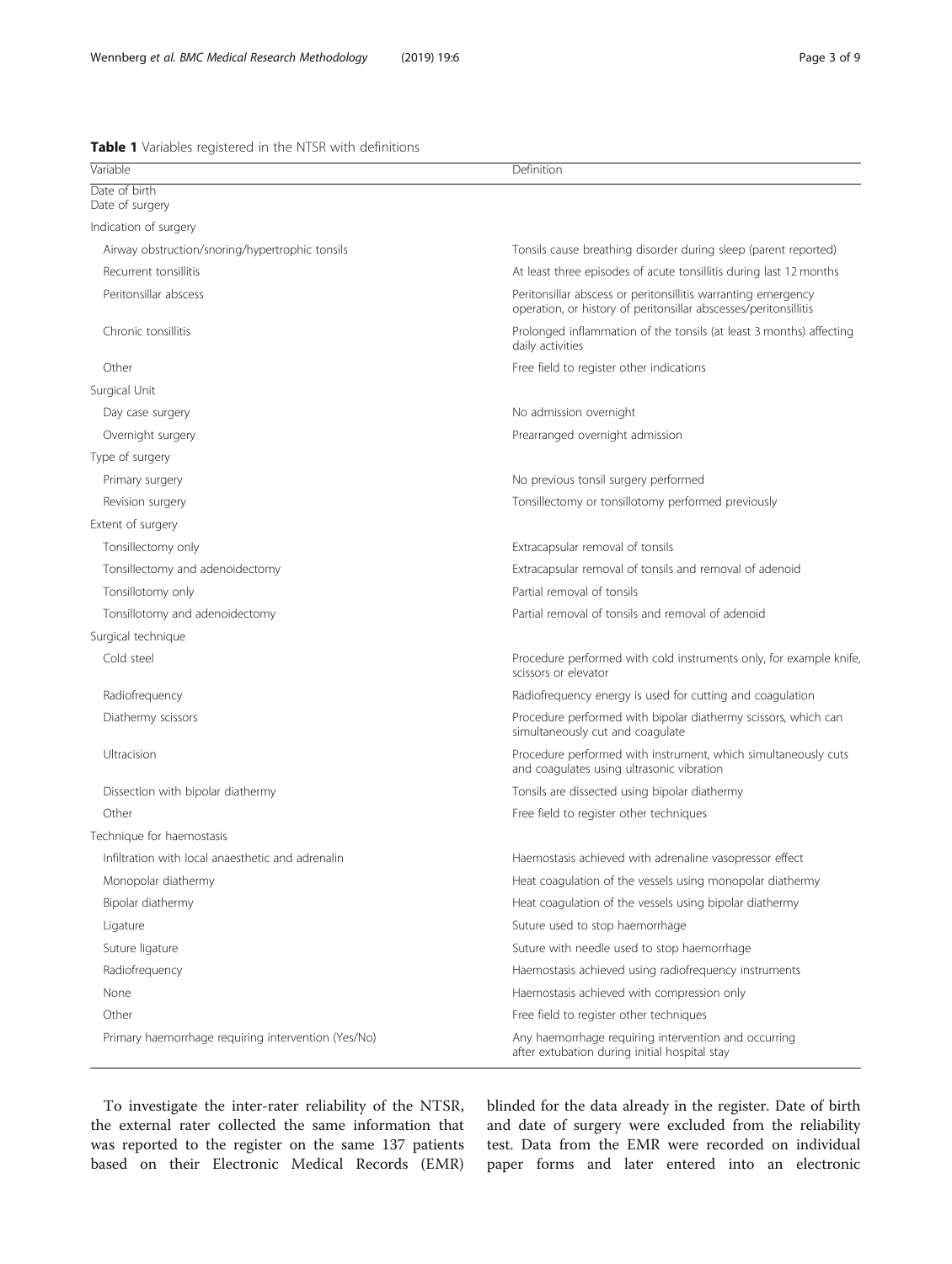database (Microsoft Excel). The registrations were compared with the original registrations in the NTSR performed by the doctors/nurses/secretaries at the hospital. The external rater has a good knowledge of the register and its variables. When there was doubt about the content in the EMR, the external rater consulted an experienced physician at the ENT department that knows the register well but who has not filled in any of the original registrations herself. Three cases (3/137) were discussed until a consensus opinion on each case was determined. The data collection by the external rater for the study was conducted between September and October 2017.

#### Statistical analysis

Cases in the study were identified without randomization from the database. The sample size was determined on the decision to include all the patients included in the register at St. Olav's University Hospital in Trondheim during the period from January 2017 through June 2017. The Goodness-Of-Fit (GOF) procedure by Donner and Eliasziw states that when testing for statistical differences between moderate (0.40) and almost perfect (0.90) kappa values, sample size estimates ranging from 13 to 66 are required [[17](#page-8-0)]. Our sample of 137 patients exceeds the requisite numbers to detect generalizable estimates of inter-rater reliability. The confidence intervals (CIs) of the results also confirm that the sample size is appropriate to detect estimates of inter-rater reliability [\[18\]](#page-8-0).

All variables in the study are nominal variables. The inter-rater agreement is presented in terms of observed agreement, Cohen's kappa and Gwet's  $AC<sub>1</sub>$  coefficients with 95% confidence intervals [\[15,](#page-8-0) [18,](#page-8-0) [19\]](#page-8-0).

In situations where a large proportion of the ratings fall into the same category and very few ratings fall into other categories, a variable will have what is referred to as a skewed trait prevalence. A skewed trait prevalence in a variable will influence the kappa statistic and will lead to an artificially reduced kappa coefficient because it is designed to adjust for random agreement. The reduction in the kappa statistic is proportionally influenced by the degree of skewness in the trait prevalence [[20,](#page-8-0) [21\]](#page-8-0). In the cases included in this study with discrepancies between the kappa and  $AC_1$  coefficients, the reliability was considered based on the  $AC<sub>1</sub>$  coefficient and the observed agreement when a substantially skewed trait prevalence was observed. The  $AC<sub>1</sub>$  coefficient is not affected by unbalanced trait prevalence [[15](#page-8-0), [18\]](#page-8-0). Distribution of trait prevalence for each variable is shown in Table [2.](#page-4-0)

IRR can be measured as a score between 0 and 1. High agreement between the raters equals high reliability in the data collection. With complete agreement, the IRR is 1 (or 100%), and with complete disagreement the IRR is 0 (0%). Several methods for calculating IRR exist,

ranging from simple (e.g., percent agreement) to more complex (e.g., Cohen's Kappa adjusting for random agreement and Gwet's  $AC<sub>1</sub>$  adjusting for random disagreement) approaches [[15](#page-8-0)].

Kappa and  $AC_1$  coefficients with values ≤0.20 are interpreted as slight agreement, 0.21–0.40 as fair agreement, 0.41–0.60 as moderate agreement, 0.61–0.80 as substantial agreement, and values above 0.80 as almost perfect agreement [[22](#page-8-0)–[24](#page-8-0)].

The AgreeStat 2015.6 software was used for calculating the observed agreement, kappa and  $AC<sub>1</sub>$  statistics.

### Results

We assessed the inter-rater reliability of the 18 variables in the NTSR recorded by the ENT surgeons at the hospital. The sample of 137 patients was 43.8% female ( $n = 60$ ) and 56.2% male ( $n = 77$ ). The age distribution was from 1 to 57 years, with a mean age of 10.7 years.

# Inter-rater reliability of the variables concerning surgical information

The agreement was deemed almost perfect for all variables concerning surgical information (Table [3\)](#page-4-0). For indication of surgery the kappa of 0.87 and the  $AC<sub>1</sub>$  of 0.91 indicated an almost perfect agreement. The variable surgical unit had a kappa of 0.96 and an  $AC<sub>1</sub>$  of 0.93 indicating an almost perfect agreement.

The variable primary or revision surgery had a kappa of 0.66. However, with an observed agreement of 0.99, an  $AC_1$  of 0.98 and a skewed trait distribution, it is clear that the kappa coefficient was artificially low. Thus, the agreement was considered almost perfect for this variable. The agreement was almost perfect for the extent of surgery variable with a kappa of 0.89 and an  $AC<sub>1</sub>$  of 0.91.

# Inter-rater reliability of the variables concerning surgical technique

The agreement was deemed substantial to almost perfect for all variables concerning surgical technique (Table [4](#page-5-0)). Out of the seven categories for surgical technique, only four were used. Neither rater answered that radiofrequency, laser or other techniques were used. Several of the variables had an artificially low kappa coefficient due to skewed trait distribution.

The variable for *cold steel* had a kappa of 0.78 and an  $AC<sub>1</sub>$  of 0.87, indicating a substantial to almost perfect agreement. Diathermy scissors had a kappa of 0.94 and an  $AC_1$  of 0.91, indicating almost perfect agreement. Due to an extremely skewed trait distribution, the variable *ultracision* had a kappa of 0.00. However, the  $AC<sub>1</sub>$ was 0.98, and the observed agreement was 0.98, indicating an almost perfect agreement. The variable dissection with bipolar diathermy also had an artificially low kappa of 0.66 due to a skewed trait distribution. However, an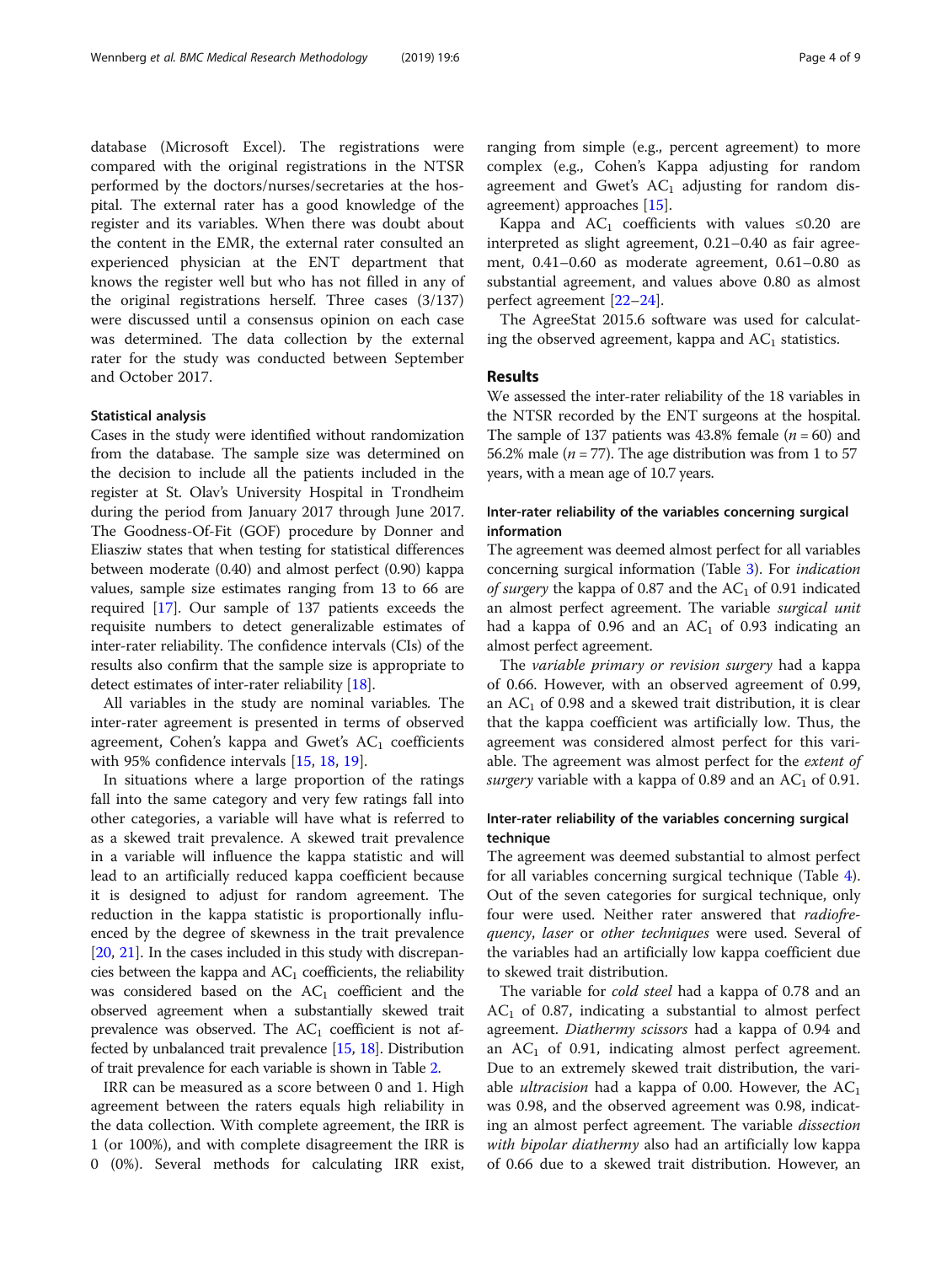|                                                     | Yes (medical records) | Yes (register) | No (medical records) | No (register)  |
|-----------------------------------------------------|-----------------------|----------------|----------------------|----------------|
| Indication of surgery                               |                       |                |                      |                |
| Airway obstruction/snoring/hypertrophic tonsils     | 74                    | 73             | 63                   | 64             |
| Recurrent tonsillitis                               | 39                    | 33             | 98                   | 104            |
| Peritonsillar abscess                               | 4                     | $\overline{4}$ | 133                  | 133            |
| Chronic tonsillitis                                 | 19                    | 23             | 118                  | 114            |
| Other                                               | $\mathbf{1}$          | $\mathbf{1}$   | 136                  | 136            |
| Surgical Unit                                       |                       |                |                      |                |
| Day case surgery                                    | 86                    | 91             | 51                   | 46             |
| Overnight surgery                                   | 51                    | 46             | 86                   | 91             |
| Primary surgery or revision surgery                 |                       |                |                      |                |
| Primary surgery                                     | 134                   | 134            | 3                    | $\overline{3}$ |
| Revision surgery                                    | 3                     | 3              | 134                  | 134            |
| Extent of surgery                                   |                       |                |                      |                |
| Tonsillectomy only                                  | 57                    | 56             | 80                   | 81             |
| Tonsillectomy and adenoidectomy                     | 27                    | 27             | 110                  | 110            |
| Tonsillotomy only                                   | 9                     | 13             | 128                  | 124            |
| Tonsillotomy and adenoidectomy                      | 44                    | 41             | 93                   | 96             |
| Surgical technique                                  |                       |                |                      |                |
| Cold steel                                          | 29                    | 38             | 108                  | 99             |
| Radiofrequency                                      | $\Omega$              | $\Omega$       | $\circ$              | $\overline{0}$ |
| Diathermy scissors                                  | 107                   | 105            | 30                   | 32             |
| Ultracision                                         | 0                     | 3              | 137                  | 134            |
| Laser                                               | $\Omega$              | $\overline{0}$ | $\mathbf{0}$         | $\circ$        |
| Dissection with bipolar diathermy                   | 2                     | 1              | 135                  | 136            |
| Other technique                                     | $\overline{0}$        | $\overline{0}$ | $\circledcirc$       | $\circledcirc$ |
| Technique for haemostasis                           |                       |                |                      |                |
| Haemostasis achieved with compression only          | 12                    | 10             | 125                  | 127            |
| Infiltration with local anaesthetic and adrenalin   | 5                     | 6              | 132                  | 131            |
| Monopolar diathermy                                 | $\overline{0}$        | $\overline{2}$ | 137                  | 135            |
| Bipolar diathermy                                   | 124                   | 124            | 13                   | 13             |
| Ligature                                            | $\overline{0}$        | $\overline{0}$ | $\Omega$             | $\mathbf{O}$   |
| Suture ligature                                     | 1                     |                | 136                  | 136            |
| Primary haemorrhage requiring intervention (Yes/No) | $\mathbf{1}$          | 1              | 136                  | 136            |

<span id="page-4-0"></span>**Table 2** Trait distribution for each variable in the register  $(n = 137)$ 

Table 3 Inter-rater reliability for surgical information in the Norwegian Tonsil Surgery Register

|     | Obs.agr. | Kappa (95% CI)        | $AC1$ (95% CI)      |
|-----|----------|-----------------------|---------------------|
| 137 | 0.92     | 0.87 (0.80 to 0.94)   | 0.91 (0.85 to 0.96) |
| 137 | 0.96     | 0.92 (0.85 to 0.99)   | 0.93 (0.87 to 0.99) |
| 137 | 0.99     | $0.66$ (0.21 to 1)    | $0.98$ (0.96 to 1)  |
| 137 | 0.93     | $0.89$ (0.83 to 0.96) | 0.91 (0.85 to 0.96) |
|     |          |                       |                     |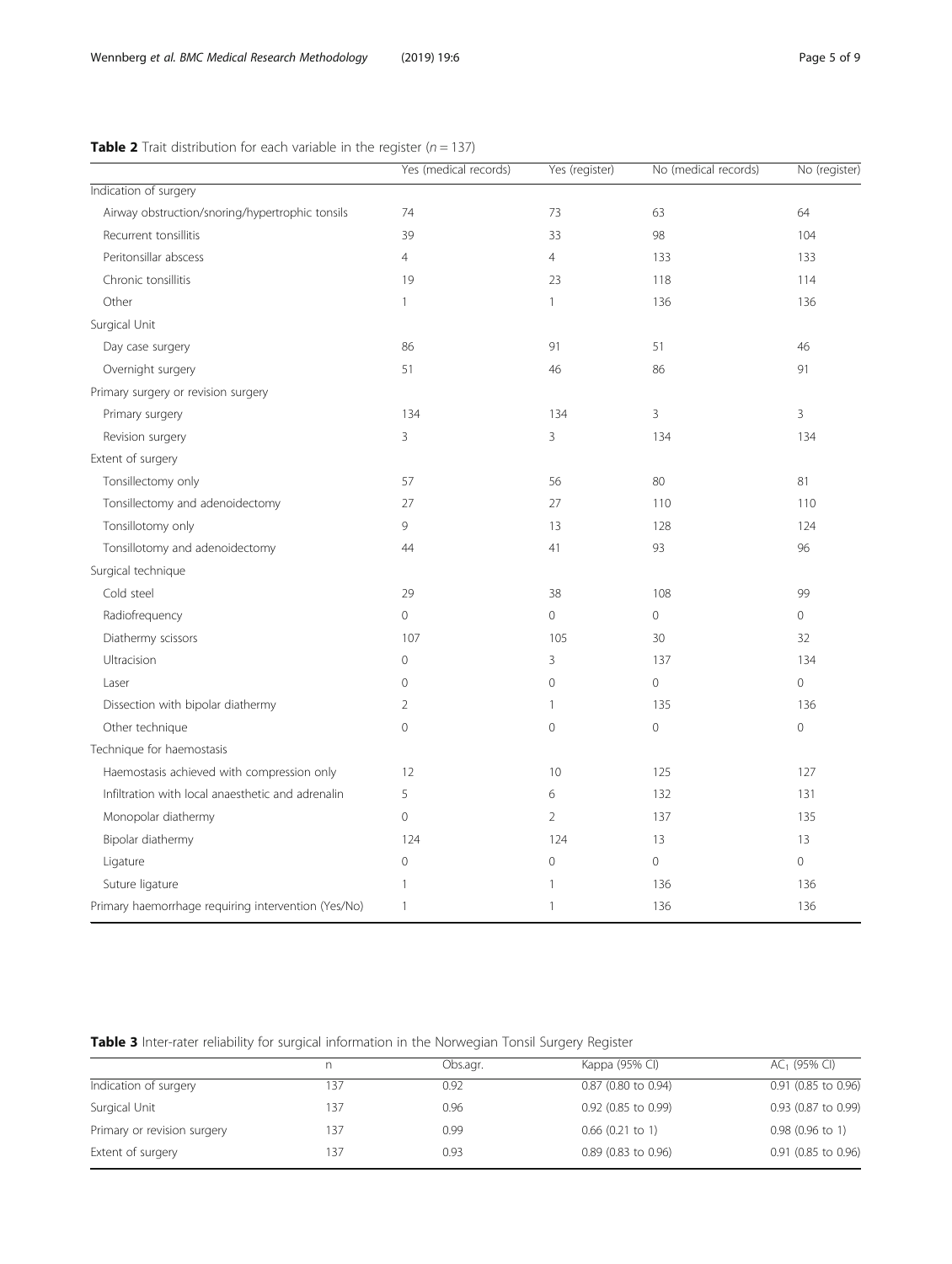<span id="page-5-0"></span>Table 4 Inter-rater reliability for surgical technique in the Norwegian Tonsil Surgery Register

|                                   | n.  | Obs.agr.                 | Kappa (95% CI)        | $AC1$ (95% CI)           |
|-----------------------------------|-----|--------------------------|-----------------------|--------------------------|
| Cold steel                        | 137 | 0.92                     | 0.78 (0.66 to 0.91)   | 0.87 (0.80 to 0.95)      |
| Radiofrequency                    | 137 | $\overline{\phantom{0}}$ |                       |                          |
| Diathermy scissors                | 137 | 0.94                     | $0.83$ (0.72 to 0.95) | 0.91 (0.85 to 0.97)      |
| <b>Ultracision</b>                | 137 | 0.98                     | $0.00$ (0 to 0)       | $0.98$ (0.95 to 1)       |
| Laser                             | 137 | $\overline{\phantom{0}}$ |                       | $\overline{\phantom{0}}$ |
| Dissection with bipolar diathermy | 137 | 0.99                     | $0.66$ (0.04 to 1)    | $0.99$ (0.98 to 1)       |
| Other technique                   | 137 | -                        |                       |                          |

 $AC<sub>1</sub>$  of 0.99 and an observed agreement of 0.99 indicated almost perfect agreement.

# Inter-rater reliability of variables concerning technique for perioperative haemostasis

The agreement was deemed almost perfect for all variables concerning perioperative haemostasis (Table 5). Neither rater answered that ligature had been used. Several of the variables suffered from skewed trait distribution.

The variable haemostasis achieved with compression had a kappa of 0.80, an  $AC<sub>1</sub>$  of 0.97 and an observed agreement of 0.97, indicating almost perfect agreement. Infiltration with adrenalin had a kappa of 0.91 and an  $AC<sub>1</sub>$  of 0.99, indicating almost perfect agreement. The variable monopolar diathermy had an extremely skewed trait distribution, causing an artificially low kappa of 0.00. However, it had an  $AC<sub>1</sub>$  of 0.99 and an observed agreement of 0.99, indicating almost perfect agreement. For bipolar diathermy the kappa was 0.75, the  $AC<sub>1</sub>$  was 0.95 and the observed agreement was 0.96. Controlling for skewed trait distribution the coefficients indicate an almost perfect agreement. The variable suture ligature had a kappa of 1.0, an  $AC<sub>1</sub>$  of 1.0 and an observed agreement of 1.0, indicating almost perfect agreement.

Postoperative haemorrhage had a kappa of 0.00, which was artificially low due to an extremely skewed trait distribution. An  $AC<sub>1</sub>$  of 0.99 and an observed agreement of 0.99 indicated almost perfect agreement.

# **Discussion**

The variables included in the NTSR had substantial to almost perfect reliability. The inter-rater agreement was almost perfect for every variable except for the cold steel technique, which had a substantial to almost prefect agreement. This high documented reliability facilitates the use of the register to improve clinical practice and to use the data for research.

The variable for *indication of surgery* had a kappa of 0.87 and an AC1 of 0.91, indicating almost perfect agreement. The categories recurrent tonsillitis and chronic tonsillitis comprised most of the discrepancies in this variable (Table [2\)](#page-4-0). For recurrent tonsillitis, the reason for this discrepancy may be that there is no defined ICD-10 code for recurrent tonsillitis, thus demanding interpretation from the rater. A similar reason may be valid for chronic tonsillitis as there is no international agreement about the definition, and the definition used in the NTSR may be vague, contributing to the discrepancies. These findings address the need for engaging the professional community in the process of creating common definitions.

The patients included in this study were younger than the average population that undergoes tonsil surgery in Norway. The mean age for the patients in our study was 10.7 years, while the mean age of all patients in the NTSR for 2017 was 15.3 years [[25](#page-8-0)]. The mean age of all registered patients from 2013 to 2015 in the National Tonsil Surgery Register in Sweden was 13.3 years [\[8](#page-7-0)]. In

Table 5 Inter-rater reliability for technique for perioperative haemostasis in the Norwegian Tonsil Surgery Register

|                                                  | n   | Obs.agr. | Kappa (95% CI)               | $AC1$ (95% CI)      |
|--------------------------------------------------|-----|----------|------------------------------|---------------------|
| Haemostasis achieved with compression only       | 137 | 0.97     | 0.80 (0.61 to 0.99)          | 0.97(0.93 to 1)     |
| Infiltration with adrenalin                      | 137 | 0.99     | $0.91$ (0.72 to 1)           | 0.99(0.98 to 1)     |
| Monopolar diathermy                              | 137 | 0.99     | $0.0$ (0 to 0)               | $0.99$ (0.96 to 1)  |
| Bipolar diathermy                                | 137 | 0.96     | 0.75 (0.55 to 0.94)          | 0.95 (0.90 to 0.99) |
| Ligature                                         | 137 |          |                              |                     |
| Suture ligature                                  | 137 | 1.00     | $1.00$ (1 to 1)              | 1.00(1 to 1)        |
| Postoperative haemorrhage requiring intervention | 137 | 0.99     | $0.00$ ( $-0.01$ to $0.00$ ) | $0.99$ (0.97 to 1)  |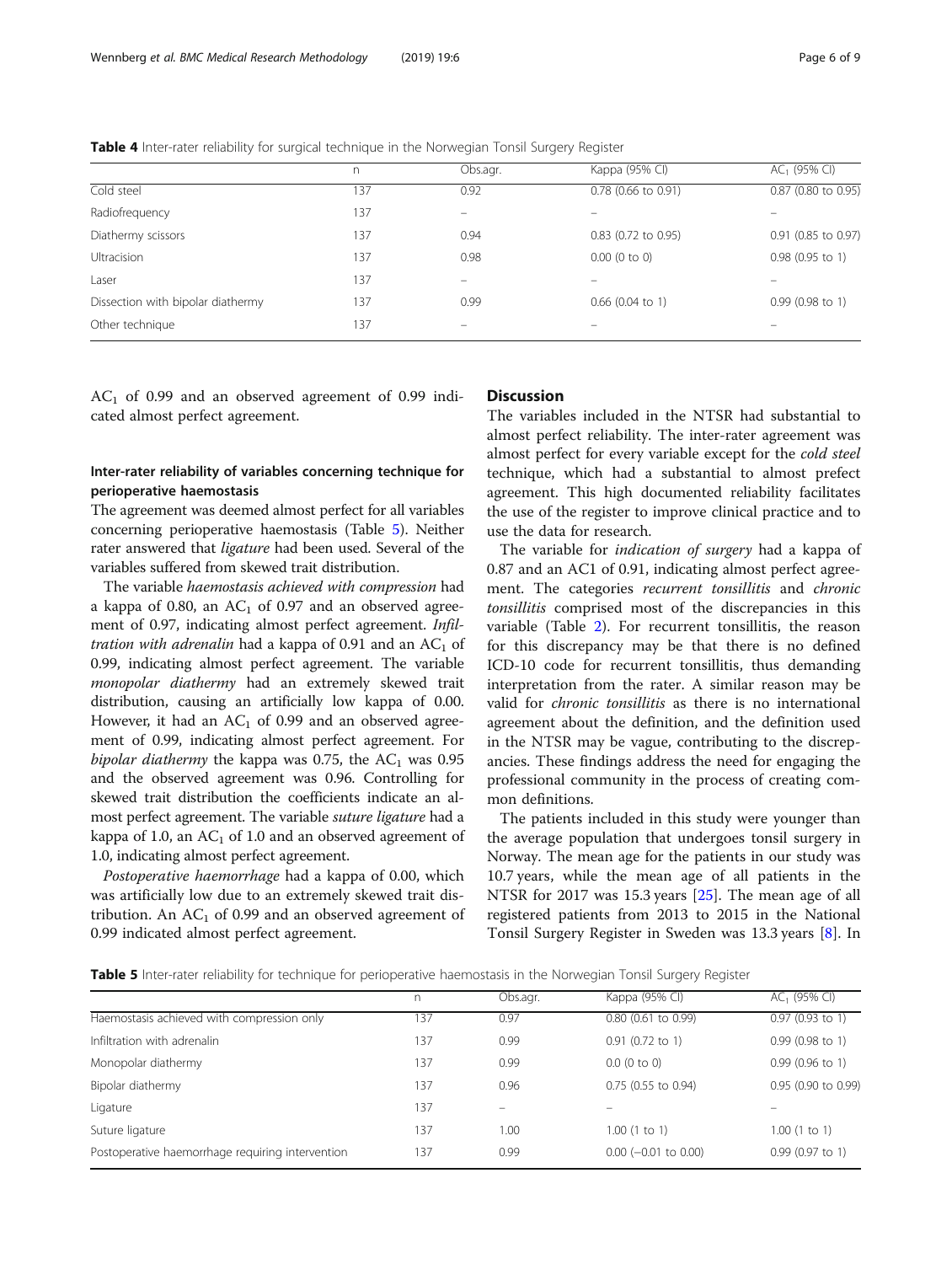some parts of Norway, young children are more often treated at public hospitals than in private practices, as is the case at St. Olav's University Hospital in Trondheim. This explains why the patients in our study are younger than the population as a whole. As a result of these differences in indication for surgery and treatment between age groups, it is reasonable to assume that a sample with a significantly higher mean age would have more cases of disagreement on the variable for indication for surgery, specifically for the categories of recurrent tonsillitis and chronic tonsillitis. Both in Norway and internationally, younger children are more often treated for airway obstructions, while teenagers and adults more frequently undergo surgery because of infections.

The variable for the surgical technique *cold steel* had a kappa of 0.78 and an  $AC<sub>1</sub>$  of 0.87, which indicates substantial to almost perfect agreement. The discrepancy between the external rater and the professional consists of the professional reporting to the register that cold steel was used, but the external rater did not find this in the EMR. This may be due to two or more techniques being utilized during the surgery, while it was not recorded as such in the EMR despite being reported to the register.

#### Strengths and limitations

The complete recording of all 137 patients in the study group, with no missing values contributes to the strength of this study. The reason for this is that all variables are obligatory in the online form; it is not possible to finish the form without answering each question. This is facilitated by including few variables in the register, and the fact that it takes only 1–2 min per patient to register the data.

The study was performed after the first 6 months of collecting data which included 137 patients. This is a relatively short period of time and performing the study at a later stage could enable the study a larger scope. However, testing the quality of the data in the register is a continual process which is important to start as soon as possible  $[26]$  $[26]$ . The GOF-procedure also confirms that our sample exceeds the required sample size [\[17](#page-8-0)].

The results showed substantial discrepancies between the kappa and  $AC_1$  coefficients for multiple variables. When the variable had a skewed trait distribution, the kappa was considered artificially low, and the reliability of the variable was considered on the basis of the  $AC<sub>1</sub>$ and observed agreement. A skewed trait distribution explained the discrepancies between the kappa and  $AC<sub>1</sub>$ in every instance, and a strong agreement between the raters could therefore be confirmed. However, it is important to note that a skewed trait distribution means that the tested agreement concerns one of the categories in a variable more than the other categories.

Cold technique is the most frequently used technique for performing tonsillectomies in Norway [\[27](#page-8-0)]. Cold technique usually leads to less postoperative bleeding and less postoperative pain [\[3](#page-7-0)]. Nevertheless,

a substantial amount of procedures in Norway are done with the use of warm instruments such as diathermy scissors, bipolar diathermy or radiofrequency. The reason for this is probably that the use of warm instruments causes less bleeding during surgery and less time in the operating theatre. The use of radiofrequency, laser and other surgical techniques are not often used in Norway, and these variables were not used by any rater at St. Olav's University Hospital in Trondheim. This is presumably because there was no tradition of using these techniques during tonsil surgery at the hospital [[27](#page-8-0)]. As a result, this study cannot determine whether there is strong agreement for these variables.

There are several raters; surgeons, nurses and secretaries, reporting to the register. In this study, these raters are treated as one, and it is conceivable that this may affect the results. One rater may report differently than the other, and it can be difficult to distinguish individual mistakes. However, the aim of this study was to measure the reliability of the register in a clinical practice with several different individuals registering data. Thus, this study is testing the reliability of the results reported by different raters. The individuals reporting to the register have read the same guidelines for reporting to the register. The effects of having multiple raters instead of a single rater are also mitigated by the fact that the sample size is far larger than required by the Donner and Eliasziw GOF approach [\[17\]](#page-8-0). The fact that the results of the study indicate almost perfect agreement on all variables in the register shows that the study design is not compromised by this factor.

As mentioned before, this study is important for documenting the reliability of data registered in the NTSR. To fully review the validity of the register, there are a number of studies needed. Naturally, it is also important to test the reliability of the patient reported outcome variables in the register. Other dimensions of data validity that need to be tested are comparability, completeness and timeliness. This study only includes patients from St. Olav's University Hospital in Trondheim. In future studies, it will be important to include other hospitals and private units to see if the inter-rater reliability is the same across time and geographic areas.

A final factor to consider is that it is difficult to determine whether the agreement, or discrepancy, between raters is due to the quality of the hospitals electronic medical records, due to the quality of the variables in the register, the system for reporting to the register or to the quality of the registration by the raters.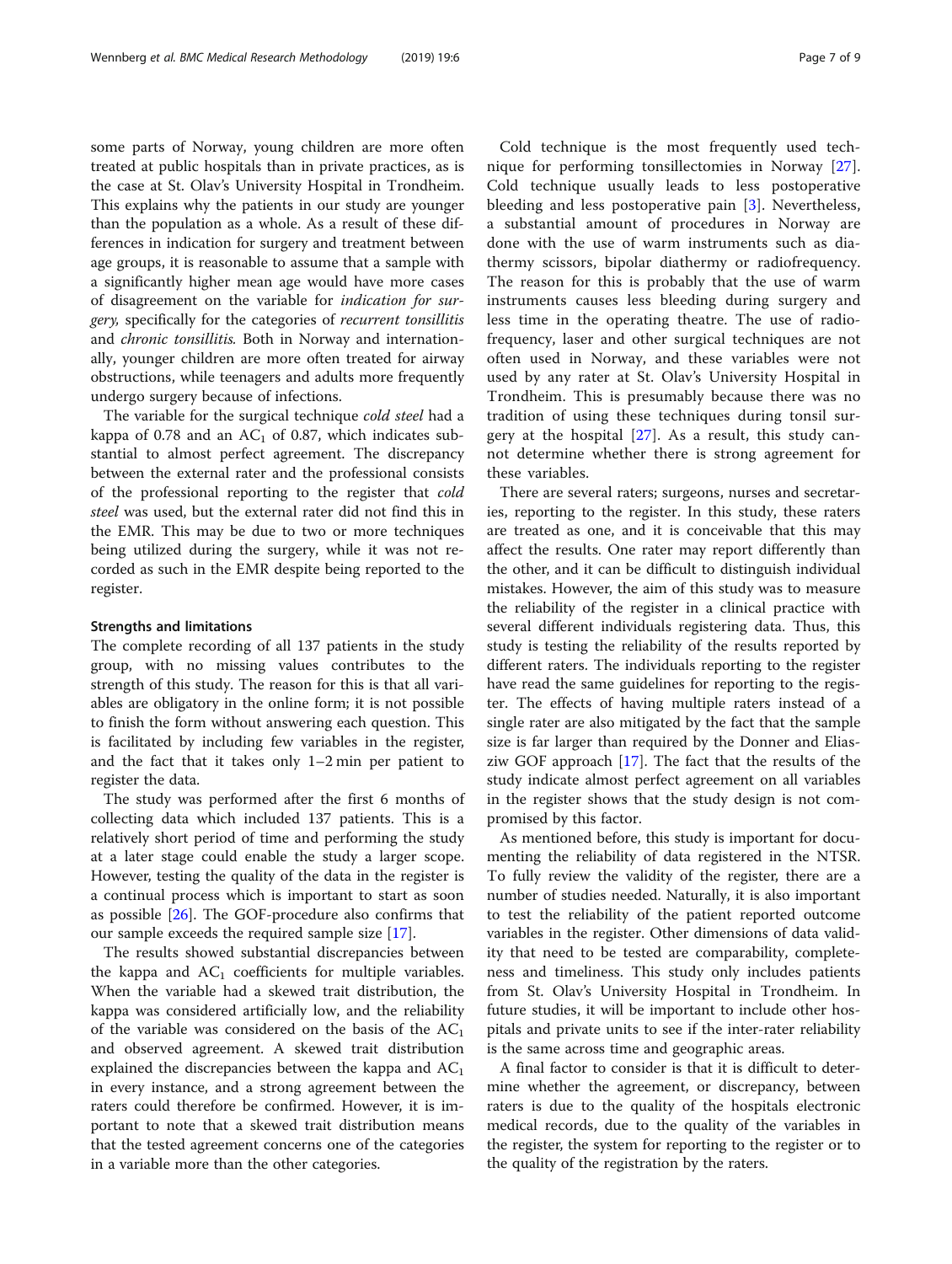## <span id="page-7-0"></span>Conclusion

This study shows that the reliability of the NTSR is high for all variables that are registered at the hospital immediately after surgery. The information reported in the patient's electronic medical records is the same as the information reported to the register. We found some small discrepancies in the variables for indication for surgery and for the variable *surgical technique*. This may indicate that there is a need for international agreed upon definitions to facilitate standardization about when to use recurrent tonsillitis or chronic tonsillitis as indications for surgery. The reason for the discrepancies in the variable surgical technique is likely related to detailed information in the register as compared to the patient journal. The high reliability of the NTSR makes it possible to use the data in quality improvement measures, research and as a basis for forming public health policy.

#### Abbreviations

Cis: Confidence intervals; EMR: Electronic medical records; ENT: Ear, Nose and Throat; GOF: The Goodness-Of-Fit; IRR: Inter-rater reliability; NOLF: Norwegian Association for Otorhinolaryngology Head and Neck Surgery; NTSR: The Norwegian Tonsil Surgery Register

#### Acknowledgements

The authors acknowledge the work done by Torunn Varmdal and Ragna Elise Støre Govatsmark and their colleagues in the field of validating data from medical quality registers which has been an inspiration to our study.

#### Funding

SW, LK and MB are funded by St. Olav's University Hospital in Trondheim, Norway. JS is funded by Sheikh Khalifa Medical City, Ajman, United Arab Emirates. VB is funded by St. Olav's University Hospital in Trondheim and Norwegian University of Science and Technology, Trondheim, Norway. The funding sources had no role in the study design, data collection, data analysis, data interpretation, or manuscript writing.

#### Availability of data and materials

The data that support the findings of this study are available from The Norwegian Tonsil Surgery Register and from St. Olav's University Hospital in Trondheim, but restrictions apply to the availability of these data. The authors cannot share the data collected from the electronic medical records at St. Olav's University Hospital in Trondheim because they are protected by strict privacy regulation. The records may be accessed through the hospital by researchers or others with the necessary approvals. Data from the Norwegian Tonsil Surgery Register is available upon request by researchers, but cannot be shared by the authors due to limitations in the consent given by the patients upon registration in the register.

#### Authors' contributions

The study design was developed by SW, VB and LK. SW collected the data, and performed the analysis with VB and LK. SW and LK drafted the manuscript. Critical revision of the manuscript for important intellectual content was done by JS, MB, LK, SW and VB. All authors have approved the final manuscript.

#### Ethics approval and consent to participate

All procedures performed in studies involving human participants were in accordance with the ethical standards of the institutional and/or national research committee and with the 1964 Helsinki declaration and its later amendments or comparable ethical standards. The study was submitted to the Regional Committee for Medical and Health Research Ethics (REC) as a remit assessment since we were in doubt as to whether our study had to be approved by the REC. The committee concluded that this was a quality improvement study validating register data against source data. The project was in accordance with The Norwegian Health Research Act § 2 and § 4 and was not required for submission and could therefore be implemented and published without the approval of the REC. Written informed consent was obtained from all individual participants included in the study, and on behalf of the minors in this study (under the age of 16) parents have signed a written informed consent. Patients who were minors at the time of inclusion in the register are contacted upon turning 16 and given the option of withdrawing the consent given by their parents, and having the information concerning themselves deleted from the register.

#### Consent for publication

Not applicable.

#### Competing interests

The inter-rater reliability study was performed by an employee of the register. We were aware of this when we designed the study. Therefore, the investigator was blinded to the registrations in the registry during the period the patient records were reviewed.

#### Publisher's Note

Springer Nature remains neutral with regard to jurisdictional claims in published maps and institutional affiliations.

#### Author details

<sup>1</sup> Department of Medical Quality Registries, St. Olav's University Hospital MTFS, Torgarden, P.O. Box 3250, 7006 Trondheim, Norway. <sup>2</sup>Sheikh Khalifa Medical City, Ajman, United Arab Emirates. <sup>3</sup>Institute of Clinical Sciences Sahlgrenska Academy at the University of Gothenburg, P.O. Box 426, 405 30 Göteborg, Sweden. <sup>4</sup>Department of Otorhinolaryngology, Head and Neck Surgery, St. Olav's University Hospital, Sluppen, P.O. Box 3250, 7006 Trondheim, Norway. <sup>5</sup>Department of Neuromedicine and Movement Science Norwegian University of Science and Technology, 7006 Trondheim, Norway.

#### Received: 4 September 2018 Accepted: 20 December 2018 Published online: 07 January 2019

#### References

- 1. Larsson S, Lawyer P, Garellick G, Lindahl B, Lundström M. Use Of 13 Disease Registries In 5 Countries Demonstrates The potential to use outcome data to improve health care's value. Health Affairs 5 31, NO 1 2012:220–227.
- 2. McNeil J, Evans S, Johnson N, Cameron P. Clinical-quality registries: their role in quality improvement. MJA. 2010;192(5).
- 3. EyeNet Sweden. Handbook for establishing quality registries. 2005. [http://](http://demo.web4u.nu/eyenet/uploads/Handboken%20engelsk%20version%20060306.pdf) [demo.web4u.nu/eyenet/uploads/](http://demo.web4u.nu/eyenet/uploads/Handboken%20engelsk%20version%20060306.pdf)
- [Handboken%20engelsk%20version%20060306.pdf](http://demo.web4u.nu/eyenet/uploads/Handboken%20engelsk%20version%20060306.pdf) Accessed 2 Nov 2018. 4. Porter ME. What is value in health care? N Engl J Med. 2010;363:2477–81.
- 5. Norwegian Tonsil Surgery Register. Norsk Kvalitetsregister Øre-Nese-Hals Tonsilleregisteret. Årsrapport 2017. 2018. [https://stolav.no/seksjon/norsk](https://stolav.no/seksjon/norsk-tonsilleregister/Documents/Norsk_tonsilleregister_%C3%A5rsrapport_2017.pdf)[tonsilleregister/Documents/Norsk\\_tonsilleregister\\_årsrapport\\_2017.pdf](https://stolav.no/seksjon/norsk-tonsilleregister/Documents/Norsk_tonsilleregister_%C3%A5rsrapport_2017.pdf) Accessed 2 Nov 2018.
- 6. Helseatlas, SKDE. Barnehelseatlas for Norge. En oversikt og analyse av forbruket av somatiske helsetjenester for barn 0–16 år for årene 2011–2014. 2015. [https://](https://helseatlas.no/sites/default/files/rapport_digitalt.pdf) [helseatlas.no/sites/default/files/rapport\\_digitalt.pdf](https://helseatlas.no/sites/default/files/rapport_digitalt.pdf) Accessed 2 Nov 2018.
- 7. Ruohoalho J, Østvoll E, Bratt M, Bugten V, Bäck L, Mäkitie A, Ovesen T, Stalfors J. Systematic review of tonsil surgery quality registers and introduction of the Nordic tonsil surgery register. European Archives of Oto-Rhino-Laryngology. 2018;275:1353–63.
- 8. Hallenstål N, Sunnergren O, Ericsson E, Hemlin C, Söderman A-CH, Nerfeldt P, Odhagen E, Ryding M, Stalfors J. Tonsil surgery in Sweden 2013–2015. Indications, surgical methods and patient-reported outcomes from the National Tonsil Surgery Register. Acta Otolaryngol. 2017;137(10):1096–103.
- 9. Söderman AC, Odhagen E, Ericsson E, Hemlin C, Hultcrantz E, Sunnergren O, Stalfors J. Post-tonsillectomy haemorrhage rates are related to technique for dissection and for haemostasis. An analysis of 15734 patients in the National Tonsil Surgery Register in Sweden. Clin Otolaryngol. 2015;40(3):248–54.
- 10. Odhagen E, Sunnergren O, Söderman AH, Thor J, Stalfors J. Reducing posttonsillectomy haemorrhage rates through a quality improvement project using a Swedish national quality register: a case study. Eur Arch Otorhinolaryngol. 2018;275:1631–9.
- 11. Söderman AC, Ericsson E, Hemlin C, Hultcrantz E, Mansson I, Roos K, Stalfors J. Reduced risk of primary postoperative hemorrhage after tonsil surgery in Sweden: results from the national tonsil surgery register in Sweden